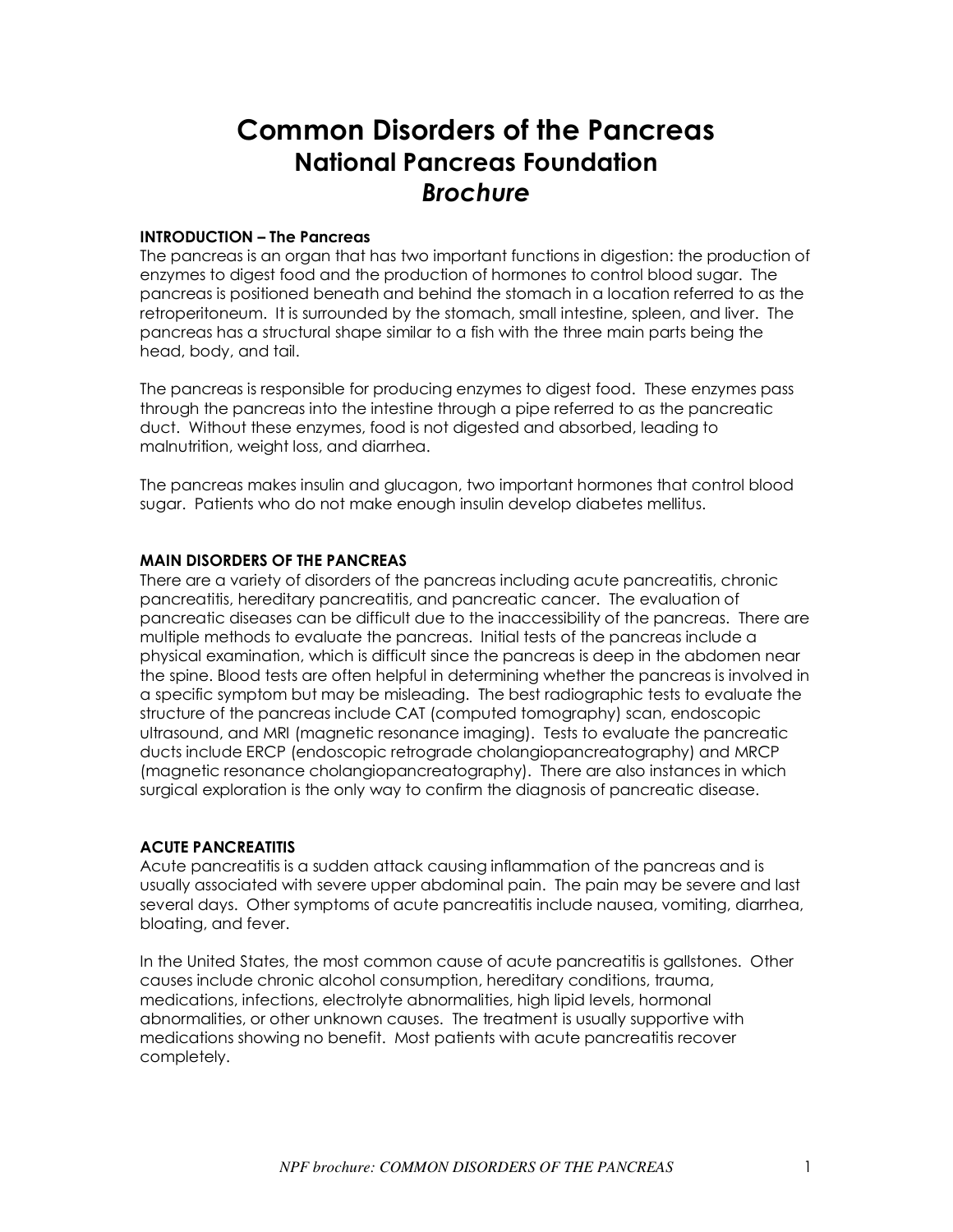# **CHRONIC PANCREATITIS**

Chronic pancreatitis is the progressive disorder associated with the destruction of the pancreas. The disease is more common in men and usually develops in persons between 30 and 40 years of age.

Initially, chronic pancreatitis may be confused with acute pancreatitis because the symptoms are similar. The most common symptoms are upper abdominal pain and diarrhea. As the disease becomes more chronic, patients can develop malnutrition and weight loss. If the pancreas becomes destroyed in the latter stages of the disease, patients may develop diabetes mellitus.

The most common cause of chronic pancreatitis in the United States is chronic alcohol consumption. Additional causes include cystic fibrosis and other hereditary disorders of the pancreas. For a significant percentage of patients there is no known cause. More research is needed to determine other causes of the disease.

The treatment for chronic pancreatitis depends on the symptoms. Most therapies center on pain management and nutritional support. Oral pancreatic enzyme supplements are used to aid in the digestion of food. Patients who develop diabetes require insulin to control blood sugar. The avoidance of alcohol is central to therapy.

## **HEREDITARY PANCREATITIS**

In some cases, pancreatitis is related to inherited abnormalities of the pancreas or intestine. Acute recurrent attacks of pancreatitis early in life (under age 30) can often progress to chronic pancreatitis. The most common inherited disorder that leads to chronic pancreatitis is cystic fibrosis. Recent research demonstrates genetic testing can be a valuable tool in identifying patients predisposed to hereditary pancreatitis.

As in chronic pancreatitis, hereditary pancreatitis is a progressive disease with a high risk of permanent problems. Patients with these disorders may have chronic pain, diarrhea, malnutrition, or diabetes. Treatment focuses on pain control and pancreatic enzyme replacement.

## **PANCREATIC CANCER**

Pancreatic cancer is the fourth most common cause of cancer death in men and the fifth in women. It accounts for more than 37,000 new cases per year in the United States.

Cancer of the pancreas is resistant to many standard treatments including chemotherapy and radiation therapy. This cancer grows insidiously and initially does not cause symptoms. The classic presentation of pancreatic cancer is referred to as painless jaundice, a yellowish skin discoloration with no other symptoms. The diagnosis is usually made using different radiographic imaging techniques.